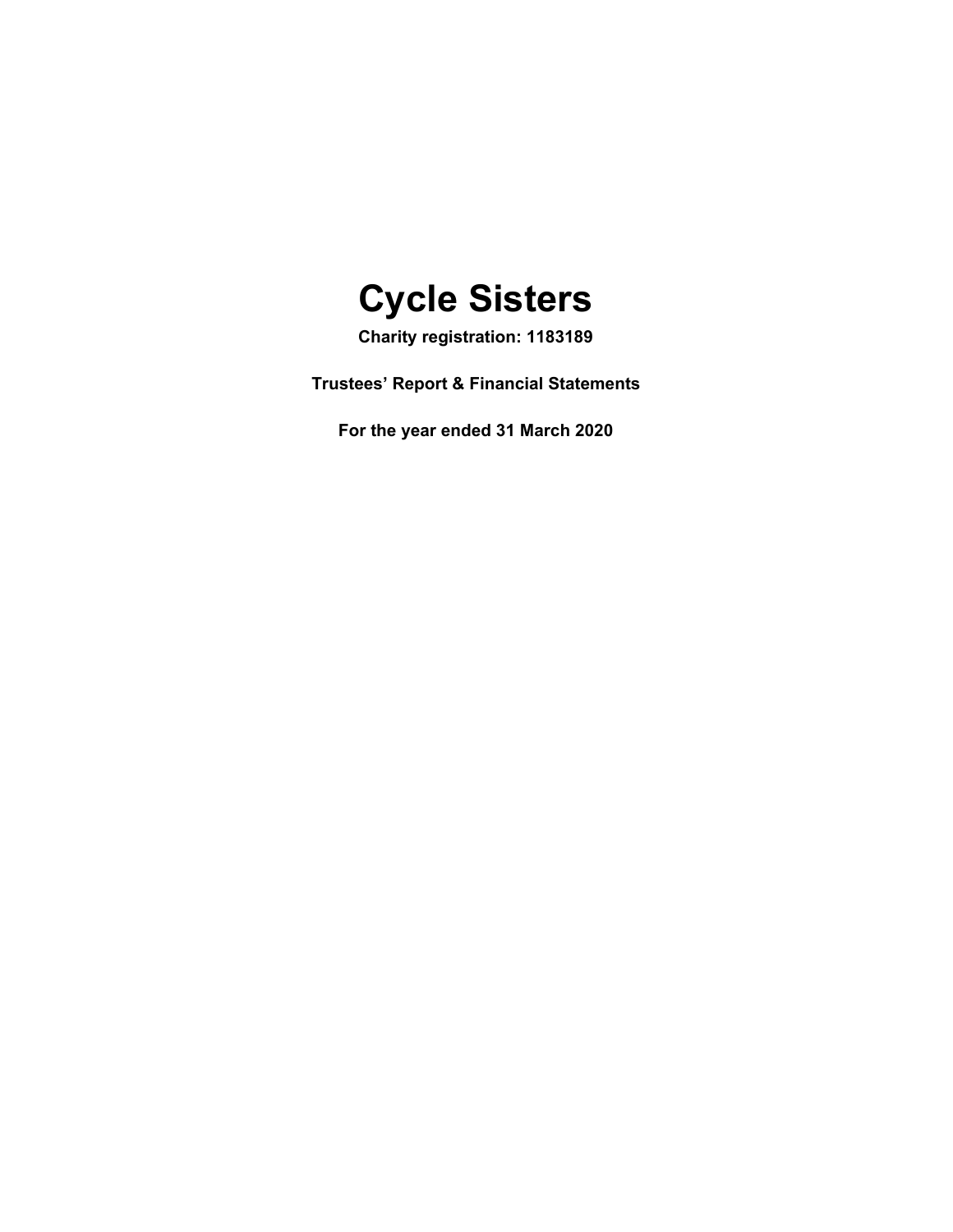# **Administrative Details**

| <b>Registered Charity Number</b> | 1183189                                                                                                                                                                                                                           |
|----------------------------------|-----------------------------------------------------------------------------------------------------------------------------------------------------------------------------------------------------------------------------------|
| <b>Registered Address</b>        | 15 Northbank Rd, London, E17 4JY                                                                                                                                                                                                  |
| <b>Bankers</b>                   | <b>NatWest</b><br><b>Walthamstow Central</b><br>204 High Street<br>Walthamstow<br>London<br><b>E177LL</b>                                                                                                                         |
| <b>Board of Trustees</b>         | Sarah Javaid, Chair (8 April 2019-16 September<br>2020)<br>Saiyyidah Najmus-Sabah Zaidi, Treasurer;<br>subsequently Secretary (8 April 2019- date) <sup>1</sup><br>Emma Pajarillaga, Secretary (8 April 2019-9<br>September 2020) |
|                                  | Samra Said, Chair (17 September 2020- date) <sup>2</sup><br>Sabah Khan-Ahmed, Treasurer (17 September<br>2020- date) <sup>3</sup>                                                                                                 |

<sup>1</sup>Saiyyidah Najmus-Sabah Zaidi was appointed to the Board on 8 April 2019 as Treasurer and was appointed as Secretary as of 17 September 2020

<sup>&</sup>lt;sup>2</sup> Samra Said was appointed to the Board on 27 July 2020 and served as a Trustee until 17 September 2020 when she was appointed as Chair

<sup>&</sup>lt;sup>3</sup> Sabah Khan-Ahmed was appointed to the Board on 10 September 2020 as Trustee and started as Treasurer from 17 September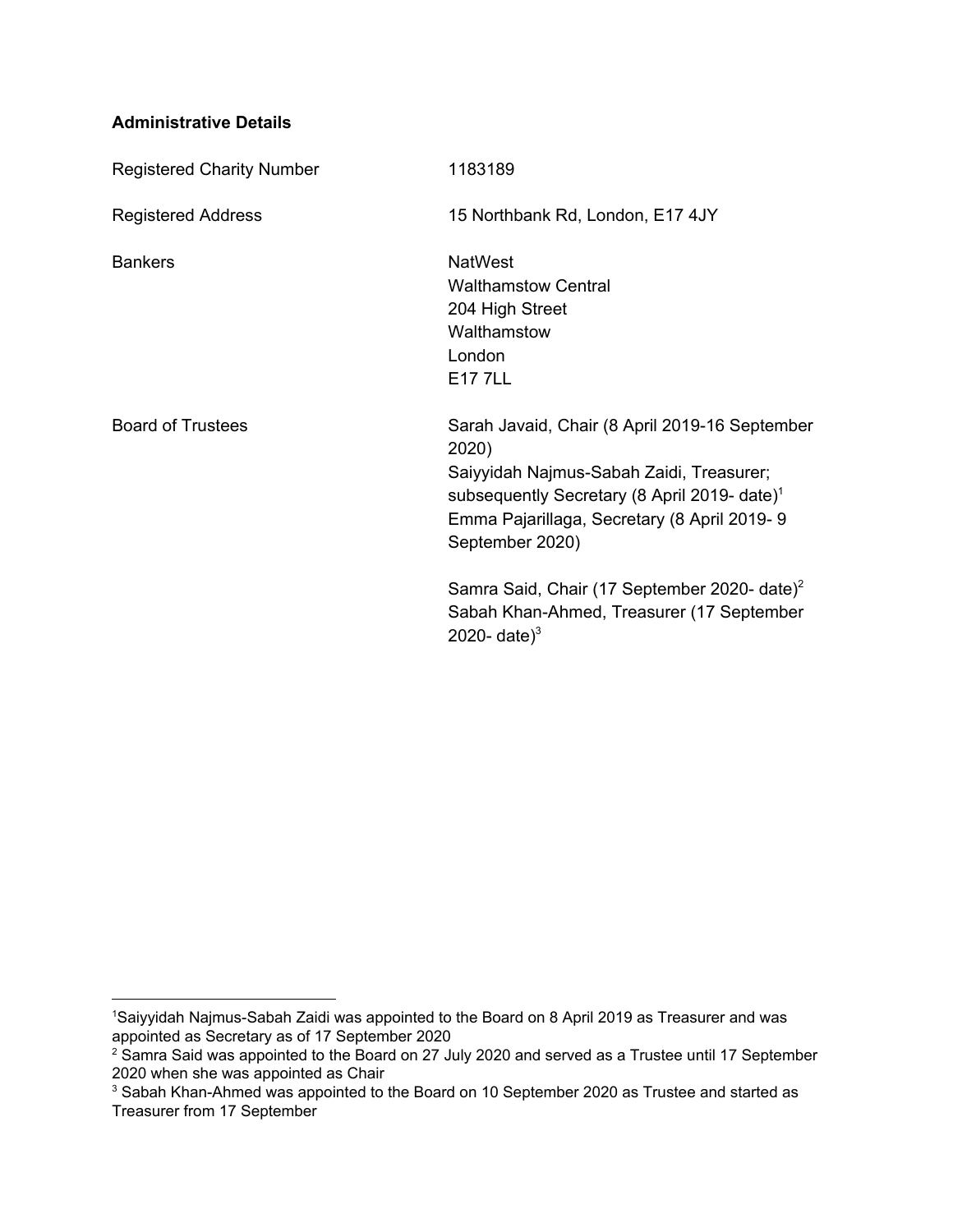## **Introduction from our Chair**

Our first year as a registered charity has been an exciting and busy time working towards our vision to open up the benefits of cycling for more Muslim women and their families. Over the past 12 months we have taken big steps forward as an organisation in developing our core programmes, refining our processes and building our internal capacity. We are proud of the work we have undertaken this year - the community cycling programmes we have run and relationships we have built have not only benefited hundreds of women and girls but also strengthened our position to move forward with geographically expanding our work and exploring opportunities for the set up of additional Cycle Sisters groups into the year ahead.

Cycle Sisters is reliant on the many volunteers from the communities we aim to serve who make our rides possible and act as inspiring role models encouraging other women to take up cycling. We are very grateful for all their hard work and commitment particularly in this early stage of the organisation's journey to help us move forwards with our vision.

The year has ended with considerable challenges in the face of the Covid-19 pandemic but we are confident about our ability as an organisation to continue to engage with and support our communities during this difficult time. Cycling will be a lifeline for many women and their families to stay active and tackle loneliness and we remain committed to doing whatever we can to keep people cycling over the coming months.

## **Our structure**

On 30th April 2019 we became a registered charity (CIO Association model). We are run by our trustees and members and have contractors delivering projects on a contract only basis. We currently have one constituted cycle group (Waltham Forest) as a registered group of the charity with a committee in place and as we grow anticipate the number of these groups will grow.

We also recognised the need to broaden our trustee skills and experience and underwent a trustee recruitment process (advertised externally, interview process). During this year we recruited one Trustee who started on a trial period.

## **Key activities and achievements**

## **1. Programmes**

This year we secured funding for a number of new projects both through partnerships as well as, for the first time, securing our own funding streams (made possible by becoming a registered charity). In summary we have delivered: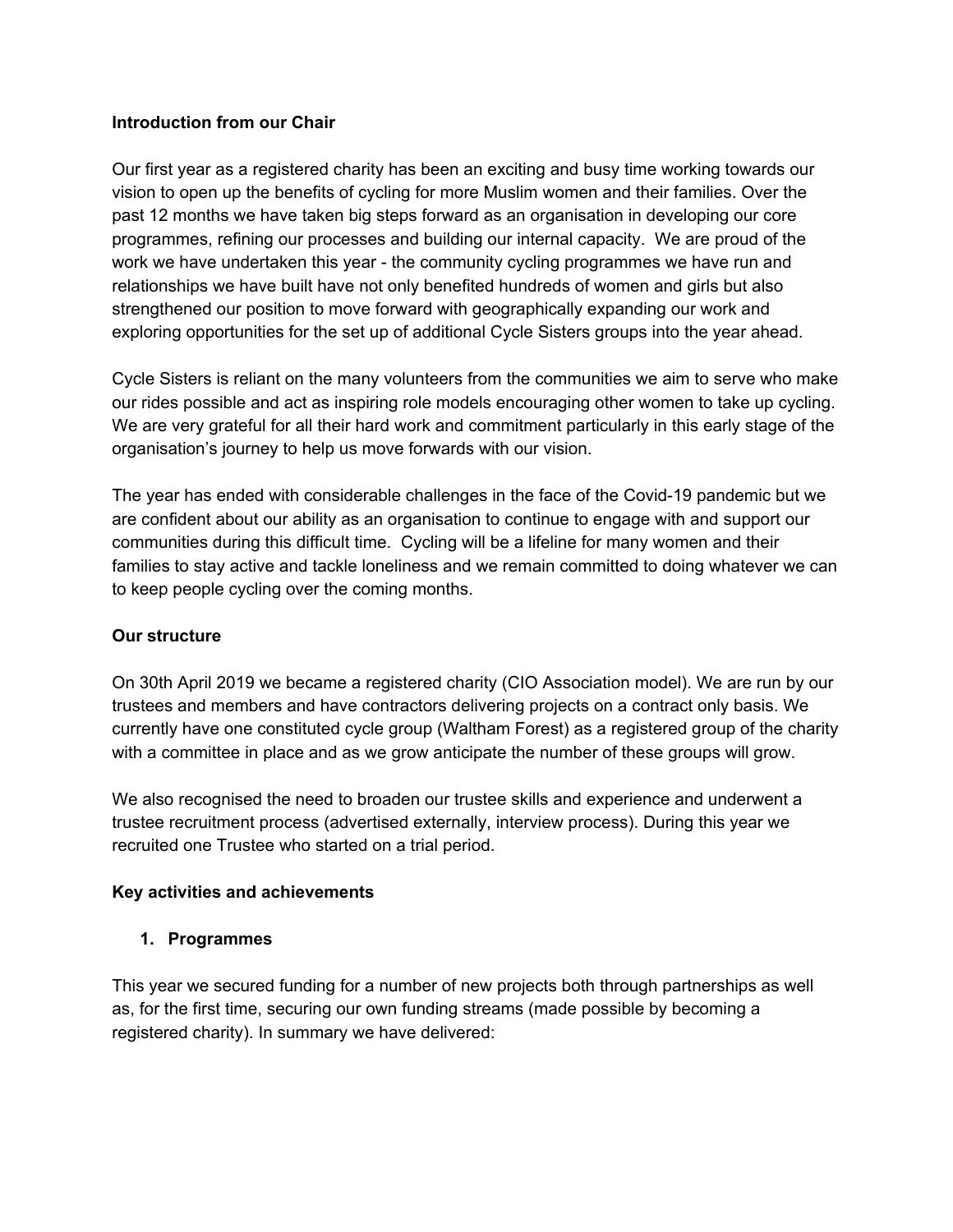# **FEP Partnership - building the capacity of our Waltham Forest group**

We have a strong partnership with Fatimah Elizabeth Phrontistery (an Islamic Supplementary School in Walthamstow which has a strong history of promoting cycling among its students and their families). We collaborated on two projects which has built the capacity of our Waltham Forest group: a) delivering a Waltham Forest Council's Community Walking and Cycling Fund grant and b) supporting the delivery of a GLA Active Londoners funded project (where FEP were a delivery partner for the Hornbeam Centre) which enabled us to:

- In June 2019 train a group of 4 volunteer Ride Leaders to run fortnightly Saturday intermediate rides
- In November 2019 train an additional group of 7 Ride Leaders to start up and support fortnightly beginners rides (which started in January 2020).
- In January 2020 we started some rides in the north of the borough (Highams Park/Chingford)
- In February 2020 we began a pilot of 'Teen Bikers' rides aimed at 13-17 Muslim teenage girls to address inactivity levels within this age group.
- We have also introduced initiatives like termly 'challenge' rides to places like Forty Hall and Greenwich to provide goals and interest for our riders

In January 2020 we found out that we had been successful in securing funding from Waltham Forest Council (in partnership with Waltham Forest Cycling Campaign) to screen a film 'Motherload' about using cargo bikes as a realistic alternative to cars in daily life and alongside this running some cargo bike trials (in partnership with the council). This was due to go ahead in June 2020 but has been postponed due to Covid 19.

This year we increased our volunteer base to 20 trained Ride Leaders within our Waltham Forest group. Our volunteers are central to our model of sustainable Muslim women's cycle groups and it is essential that they feel supported and invested in but that we also have an eye on quality control and ensuring consistency of experience across all our groups. We value our volunteers hugely and have invested considerable time this year improving our volunteer management processes - this has included introducing termly skills development mornings and developing a Ride Leader skills checklist as a quality control mechanism so we have clear and consistent competencies our Ride Leaders can work towards and riders can feel confident in the Cycle Sisters experience. We also conducted a Ride Leader survey to ensure we are providing several mechanisms for their voices and needs to be heard.

In addition to these funded projects we have built the capacity of the Waltham Forest group and used it to pilot aspects of our model. In September 2019 we introduced a formal membership process and in February 2020 we constituted the group and the members of the group elected a committee. Our model involves setting up cycle groups that are, after project set up funding ends, locally managed and administered by a committee. We will be taking learnings from the Walthamstow group from the set up and experience of the Committee. We also trained additional admin volunteers and developed clear processes to ensure a spread of responsibility across several people. Our Walthamstow group goes from strength to strength, our new rides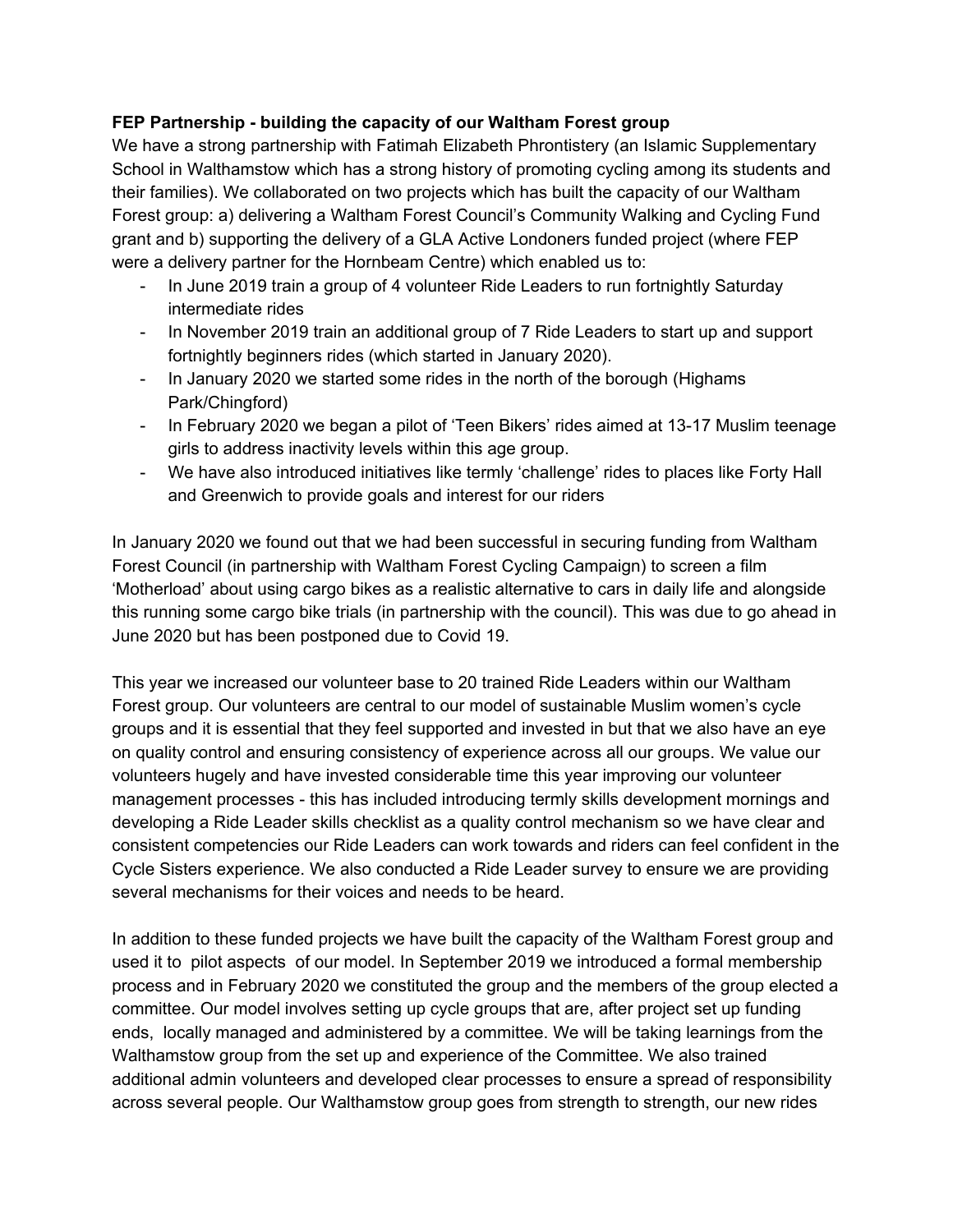have enabled us to expand our reach - over 80 different women joined us on our rides this year and our annual survey saw people reporting physical and mental health benefits as well as cycling more in their daily lives and with their families. The new rides ensure that the health and mental wellbeing benefits of cycling reach even more women.

# **Walking and Cycling Grant London - setting up our Redbridge Group**

In December 2019 we found out we had been successful in securing a 3 year Walking and Cycling Grants London grant (funding from TfL) for the set up of a group in Redbridge. This was a very exciting development as it was our first piece of funding as a registered charity and marked our first geographical move outside of Waltham Forest. We knew the demand for a group in Redbridge was high and the group rides started in January and were an immediate success. Between January and March 2020 we had over 20 women joining our rides and participate in cycle skills training sessions before they had to be suspended due to Covid-19.

# **Our Covid 19 response**

In March, like all other charities, cycle groups and wider organisations, we were faced with working out the implication of Covid 19 on our activities. We amended our delivery plans, spoke to funders and also consulted our groups about what support they would like to see to keep them cycling during lockdown. Cycling has played a key role as a solution within the pandemic a way of avoiding public transport (both for commuting and leisure purposes) and a way to maintain mental health and physical health for individuals and their families as it remained a permitted activity when so much else was closed.

Going forwards into the next financial year we will be introducing a number of initiatives based on this feedback to support our riders in these unprecedented circumstances - Destination of the Week, Bike Buddies and regular Zoom calls on cycling related topics.

# **2. External relations**

This year we have also focussed on beginning to build partnerships externally with other key organisations in the sector as well as looking at the ways we promote and publicise our work further afield. This will be crucial in enabling us to expand geographically but also supports our goal to see greater representation of Muslim women cyclists in mainstream media and intiatives. Here is a summary of our achievements in this area:

- Cycling UK joined us for a ride in October 2019 and made a video of our Ride Leaders to celebrate the importance of our volunteers . We have formed a strong partnership with them.
- In May 2019 Cycle Sisters was featured in Amaliah magazine
- In June 2019 we were acknowledged in the Cycling UK's Volunteer Awards Cycle Sisters was a finalist in the Best Cycling Programme and our founder and trustee Sarah Javaid won the Exceptional Individual in a Cycling Programme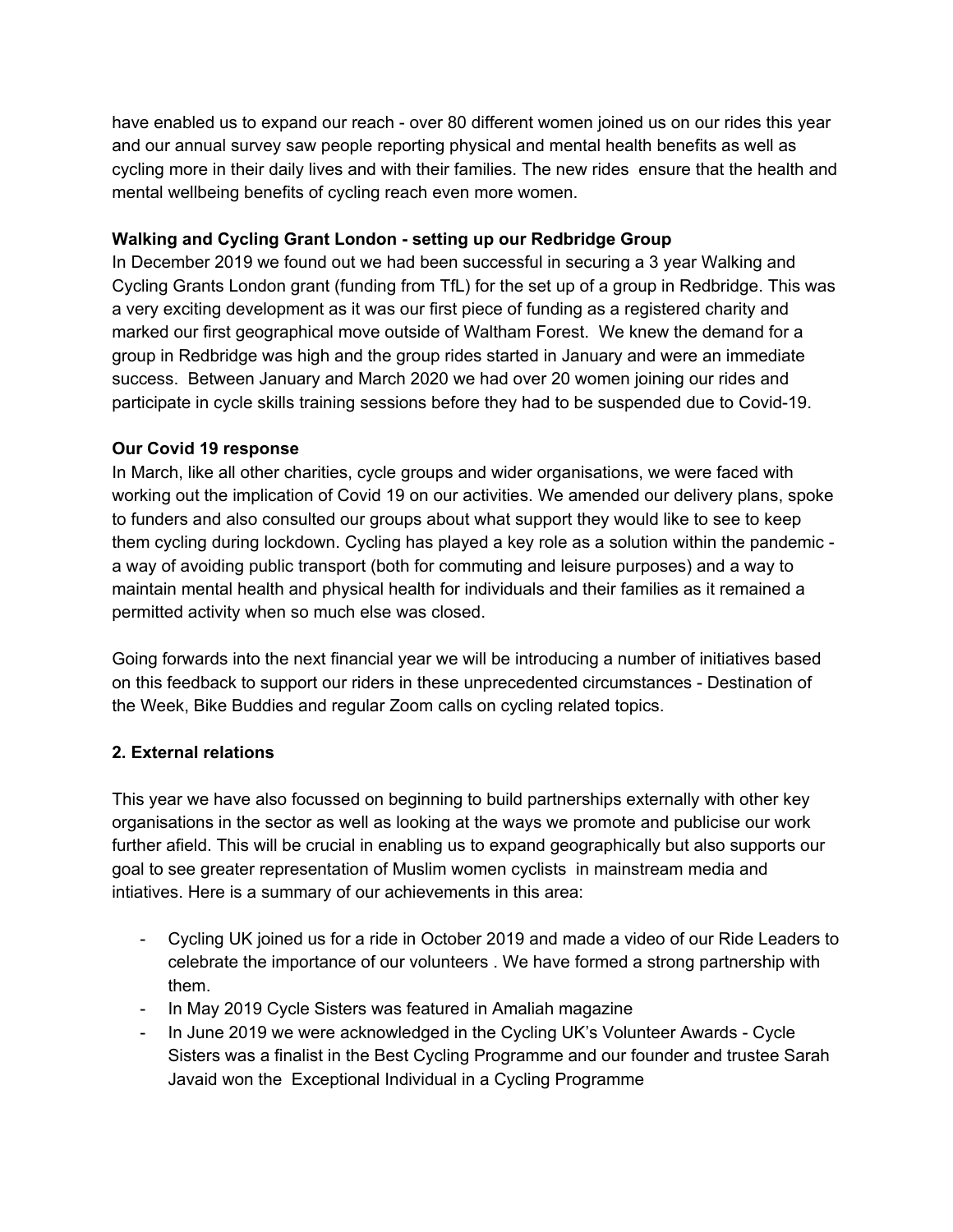- In July 2019 two of our Trustees were named in Cycling UK's 100 women in cycling for their work at Cycle Sisters
- In September 2019 we reached the final of the Diversity Awards 'Community Organisation, Race, Religion & Faith' Award 2019'
- In October 2019 we were Highly Commended in 'Best Ride and Ride Leader' Award 2019 in London Cycling Campaigns Campaigner awards
- Cycle Sisters Founder and trustee, Sarah Javaid, recognised in the inaugural Lucozade Sports Movers List 2019
- Developing relationships in other boroughs to explore the potential of future Cycle Sisters groups (eg. Hackney Council)

Alongside this we are also working towards extending our media reach by setting up on Instagram and our website is currently in development and should be launched in the first quarter of next financial year. Our website will include some 'Sister's Stories' which tell the cycling journeys of some of our members and aim to inspire others and bring our work to life. Alongside this we are working towards developing training for some of our members to become Cycle Sisters spokespeople to ensure we take opportunities to tell further increase representation of Muslim women cyclists so they can tell their stories and provide relatable role models to others to be inspired by.

# **3. Financial review**

As a new Charity, Cycle Sisters are in process of developing and implementing the necessary financial systems and controls in order to ensure good governance of the Charity's finances. We anticipate that as our organisation evolves, so will our processes and thus our focus has been on developing a financial system that is fit for purpose and have sought independent guidance in matters of finance where necessary. We have begun conducting an annual review of our internal financial controls and processes from 2020/21. Whilst we are still in the process of developing our policies on the maintenance of our reserves, we have ensured that our project finances are complete and fully utilised for their intended purpose.

We were fortunate to receive a donation of £3,241 from MADE (dormant charity) which enabled us to kick start our operations with force and by the end of the financial period, our total income for the period reached £8,283. We generated a surplus of £6,870 owing mainly to the receipt of funds just prior to the period end for projects that have since been undertaken at the start of 2020/21. Post the period end we have been successful in our endeavours to secure funding for 7 projects which has led to our income for the next year to grow exponentially and we are looking forward to capitalise on the success of our groups despite the constraints imposed through the pandemic.

We have committed to the development of our website which acts as an important platform for sharing our work and attracting new members and are hoping to invest more into this in the future as the organisation grows.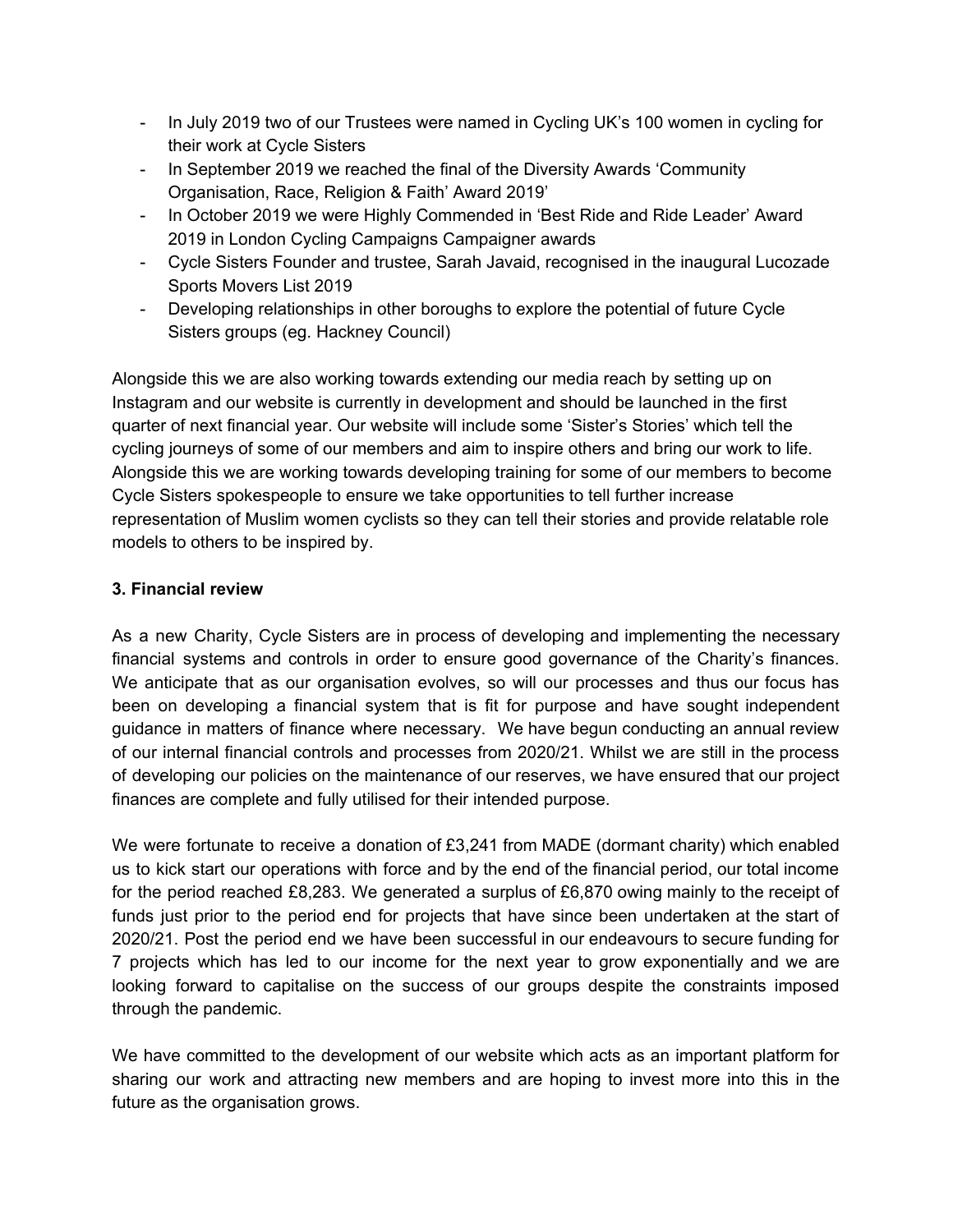# **Cycle Sisters Receipts and Payments Accounts for the period from 30 April 2019 to 31 March 2019**

|                                           |   | Note Unrestricted Designated Restricted |       |          | <b>Total</b> |
|-------------------------------------------|---|-----------------------------------------|-------|----------|--------------|
|                                           |   | £                                       | £     | £        | £            |
| Funds at 30 April 2019                    |   |                                         |       |          |              |
| <b>Receipts</b>                           |   |                                         |       |          |              |
| Grants revenue                            |   |                                         |       | 5,000    | 5,000        |
| Donations & gifts                         |   | 3,241                                   |       |          | 3,241        |
| Other income                              |   | 42                                      |       |          | 42           |
| <b>Total Receipts</b>                     |   | 3,283                                   |       | 5,000    | 8,283        |
| <b>Payments</b>                           |   |                                         |       |          |              |
| Cost of charitable activities             | 3 |                                         |       | (1, 296) | (1, 296)     |
| Support costs                             |   | (125)                                   |       |          | (125)        |
| <b>Total Payments</b>                     |   | (125)                                   |       | (1, 296) | (1, 421)     |
| Surplus/(Deficit) for the period          |   | 3,408                                   |       | 6,296    | 6,862        |
| <b>Transfer between reserves</b>          |   | (1,000)                                 | 1,000 |          |              |
| Fund balances at the end of the<br>period | 5 | 2,408                                   | 1,000 | 6,296    | 6,862        |
| Cash funds at end of period:              |   |                                         |       |          |              |
| Comprising                                |   |                                         |       |          |              |
| <b>Current Account</b>                    |   |                                         |       |          | 6,862        |
| Cash funds as at 31.03.2020               |   |                                         |       |          | 6,862        |

These accounts were approved by the Trustees and signed on their behalf on 21st October 2020 by:

 $f(x) =$ 

\_\_\_\_\_\_\_\_\_\_\_\_\_\_\_\_\_\_\_\_\_\_\_\_\_\_\_\_\_\_\_\_\_\_\_\_\_\_\_\_

**Samra Said. Chair**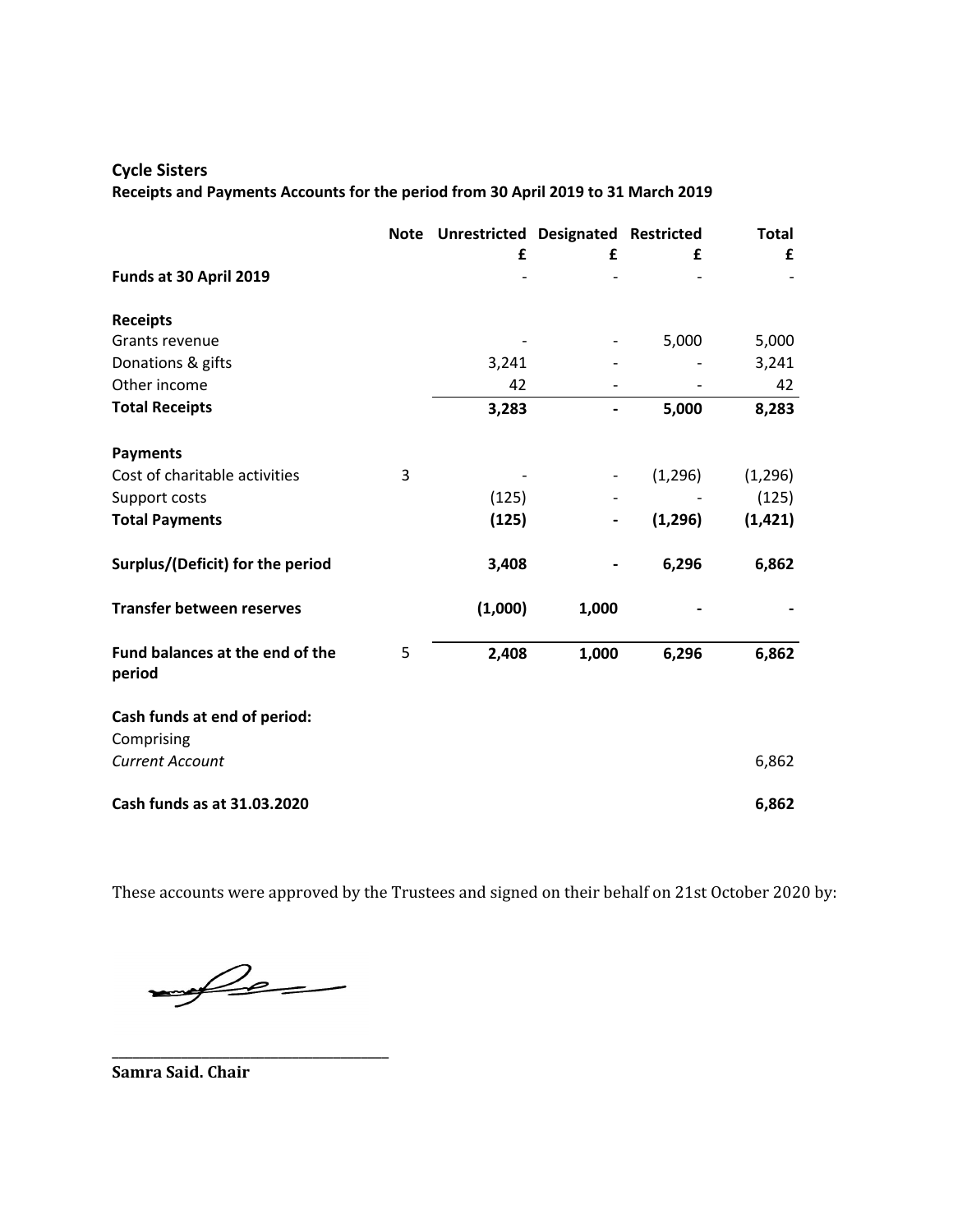## **Cycle Sisters**

# **Notes forming part of the Receipts and Payments Accounts for the period from 30 April 2019 to 31 March 2019**

## **1. Charity Information**

Cycle Sisters is a CIO as defined by the Charities Commission for England and Wales (registered number 1183189). The registered address of the Charity is 15 Northbank Road,London E17 4JY.

## **2. Basis of accounts preparation**

These accounts have been prepared under the *Receipts and Payments* as permitted under section 133 of the Charities Act 2011 ('the Charities Act') provided the charity's gross income is not over £250,000. Receipts and payments accounts summarise the movement of cash and cash equivalents into and out of the charity during the financial period.

### **3. Cost of charitable activities**

These are the direct costs incurred in delivering the objectives of the charity.

|                      | Unrestricted   | <b>Designated</b> | <b>Restricted</b> | Total   |
|----------------------|----------------|-------------------|-------------------|---------|
| Project coordination | $\blacksquare$ |                   | (1.296)           | (1,296) |

### **4. Support costs**

Support costs are those functions that assist the work of the Charity but do not directly undertake charitable activities. These include IT, administration and governance which support the activities.

|                             | <b>Unrestricted</b> | <b>Designated</b> | <b>Restricted</b>        | Total |
|-----------------------------|---------------------|-------------------|--------------------------|-------|
| Memberships & subscriptions | (80)                | -                 | $\overline{\phantom{0}}$ | (80)  |
| Merchandise                 | (45)                | -                 | $\overline{\phantom{a}}$ | (45)  |
|                             | (125)               | $\,$              | $\overline{\phantom{0}}$ | (125) |

### **5. Reconciliation and analysis of movements in funds for the period**

|                            | Bal b/f at<br>30.04.19 | <b>Income</b> | <b>Expenditure</b> | <b>Transfer</b><br>between<br>reserves | Bal c/f at<br>31.03.20 |
|----------------------------|------------------------|---------------|--------------------|----------------------------------------|------------------------|
| <b>Unrestricted funds:</b> |                        |               |                    |                                        |                        |
| General funds              | -                      | 3,283         | (125)              | (1,000)                                | 2,158                  |